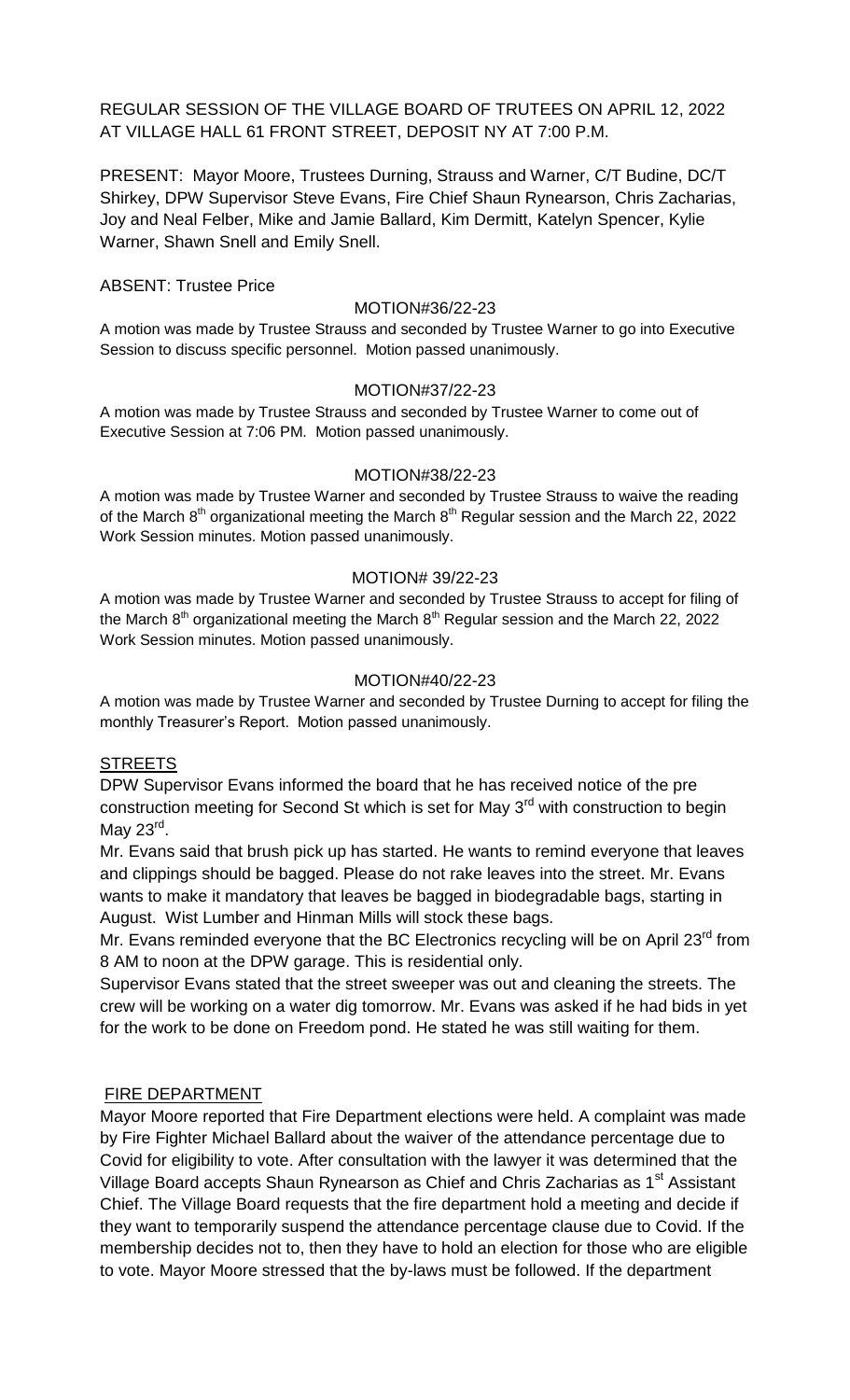amends the by-laws an election would be held in June after a 30 day notice of change of by laws.

Chief Rynearson asked for a moment in Executive Session for specific personnel. Chief Rynearson stated that the Quint has been tested. Durning the test the seal for the water way fell apart. The Board was presented with a list of possible options to fix this problem. Trustee Warner asked when the Telesqurt was available. Chris Zacharias said as soon as we wanted it. Trustee Warner stated that we should offer other fire departments our Quint.

Chief Rynearson stated that the old Squad is at TNR being repaired and will be back in service soon. Tires have been ordered and will be installed on vehicles soon. He went on to say that open house for recruitment will be April 30<sup>th</sup> from noon to 3 PM.

## MOTION#41/22-23

A motion was made by Trustee Warner and seconded by Trustee Strauss to replace the current 1984 quint with a 1995 Telesqurt for \$30,000 to be paid from Fire Department reserves. Motion passed unanimously.

## MOTION#42/22-23

A motion was made by Trustee Warner and seconded by Trustee Durning to declare the 1984 Quint surplus. Motion passed unanimously.

### MOTION#43/22-23

A motion was made by Trustee Strauss and seconded by Trustee Warner to give our Squad a First Responder designation. Motion passed unanimously.

Chris Zacharias reported that EBS was doing well and reporting to almost all calls. They are looking for a grant to purchase a van Ambulance instead of a box Ambulance. He also reported that the new hires were doing well.

## **TRUSTEES**

Trustee Warner asked the status of the culvert project. Mayor Moore stated that we were still waiting for FEMA but the projects should begin this summer.

### PRESIDENT

Mayor Moore said that he had been contacted by DC Dept of Public works in regards to the recycling agreement. He feels that a meeting with the two Towns is needed and would set that up.

The board discussed the Deposit Foundations request to purchase gas from the Village of Deposit for their transportation program. After much discussion the board took no action on the matter.

# **FINANCE**

### MOTION#44/22-23

A motion was made by Trustee Durning and seconded by Trustee Strauss to approve for payment vouchers on Abstract #2 as listed:

| <b>General Fund</b> | \$58,981.23 |
|---------------------|-------------|
| <b>Water Fund</b>   | \$13,455.21 |
| Sewer Fund          | \$17,157.39 |
|                     | \$89,593.83 |

Motion passed unanimously.

# MOTION#45/22-23

A motion was made by Trustee Durning and seconded by Trustee Strauss to approve Vouchers 62-65 from Abstract #1 for a total of \$93,543.45. Motion passed unanimously.